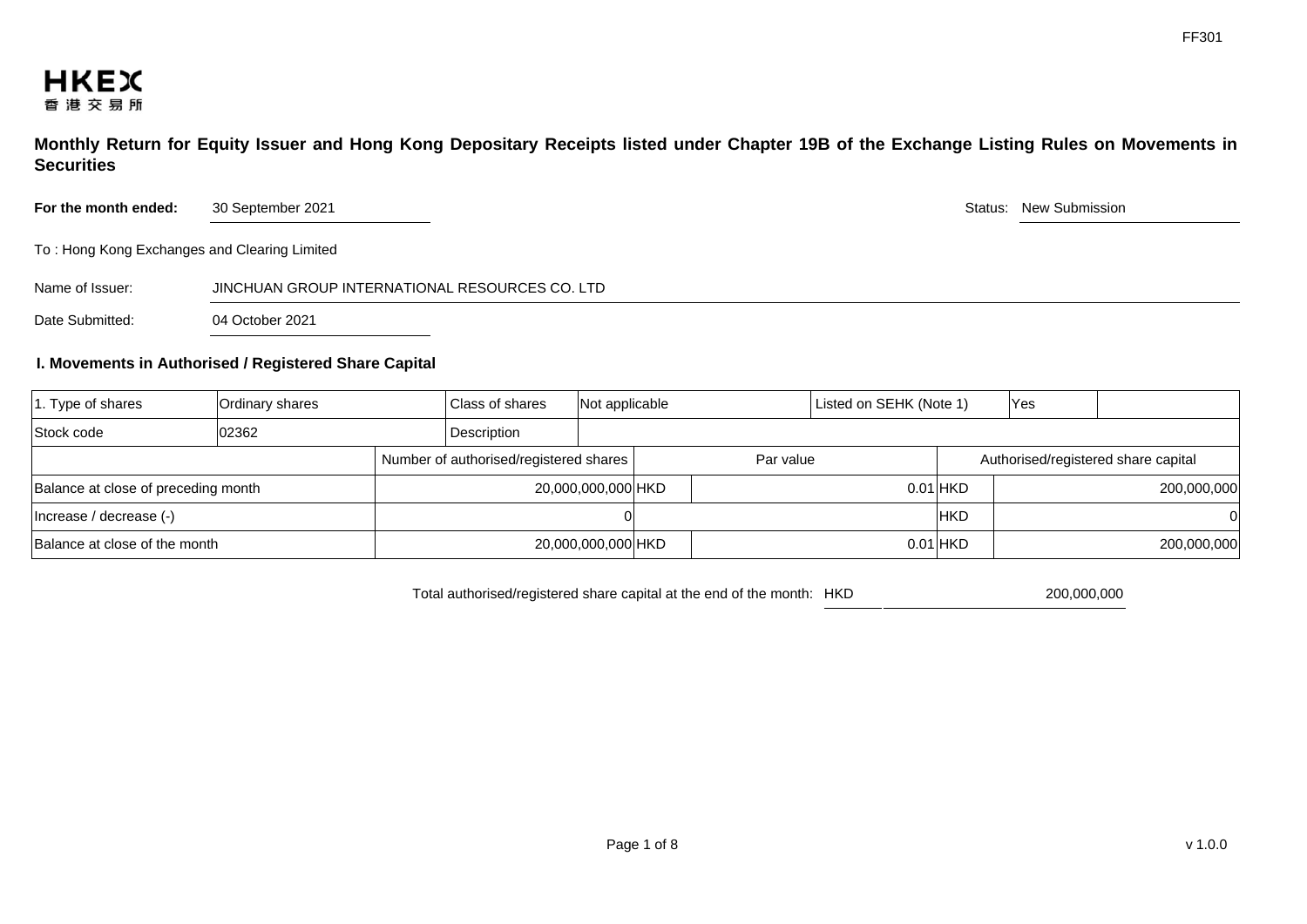## **II. Movements in Issued Shares**

| $ 1.$ Type of shares                | Ordinary shares |  | <b>Class of shares</b> | Not applicable | Listed on SEHK (Note 1) | <b>Yes</b> |  |
|-------------------------------------|-----------------|--|------------------------|----------------|-------------------------|------------|--|
| Stock code                          | 02362           |  | Description            |                |                         |            |  |
| Balance at close of preceding month |                 |  | 12,609,873,051         |                |                         |            |  |
| Increase / decrease (-)             |                 |  |                        |                |                         |            |  |
| Balance at close of the month       |                 |  | 12,609,873,051         |                |                         |            |  |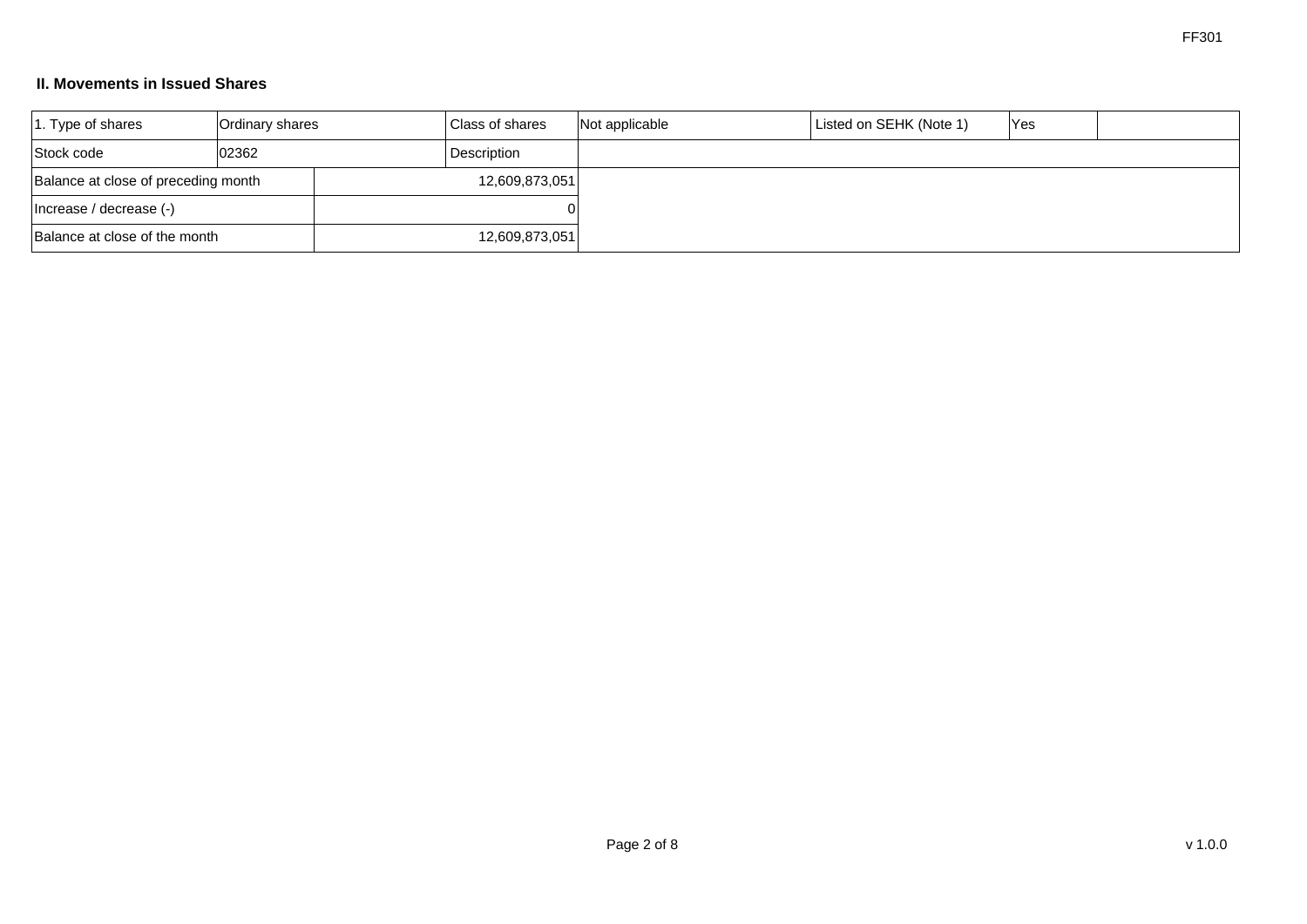# **III. Details of Movements in Issued Shares**

**(A). Share Options (under Share Option Schemes of the Issuer)**

|        | 1. Type of shares issuable                                     | Ordinary shares                                                          | Class of shares           | Not applicable |                                                                 |  | Shares issuable to be listed on SEHK (Note 1)                                     |                                                                                                    | <b>Yes</b> |                                                                                                                                                              |  |
|--------|----------------------------------------------------------------|--------------------------------------------------------------------------|---------------------------|----------------|-----------------------------------------------------------------|--|-----------------------------------------------------------------------------------|----------------------------------------------------------------------------------------------------|------------|--------------------------------------------------------------------------------------------------------------------------------------------------------------|--|
|        | Stock code of shares issuable (if listed on SEHK) (Note 1)     |                                                                          | 02362                     |                |                                                                 |  |                                                                                   |                                                                                                    |            |                                                                                                                                                              |  |
|        | Particulars of share option<br>scheme                          | Number of share<br>options outstanding at<br>close of preceding<br>month | Movement during the month |                | Number of share options<br>outstanding at close of<br>the month |  | No. of new shares of<br>issuer issued during the<br>month pursuant thereto<br>(A) | No. of new shares of<br>issuer which may be<br>issued pursuant thereto<br>as at close of the month |            | The total number of<br>securities which may be<br>issued upon exercise of<br>all share options to be<br>granted under the<br>scheme at close of the<br>month |  |
| $1$ ). | 2019 Share Option<br>Scheme adopted at the<br>EGM (19/06/2019) |                                                                          |                           |                |                                                                 |  |                                                                                   |                                                                                                    |            |                                                                                                                                                              |  |
|        | General Meeting approval<br>date (if applicable)               | 19 June 2019                                                             |                           |                |                                                                 |  |                                                                                   |                                                                                                    |            |                                                                                                                                                              |  |

#### Total A (Ordinary shares):

Total funds raised during the month from exercise of options: HKD 0

**(B). Warrants to Issue Shares of the Issuer which are to be Listed** Not applicable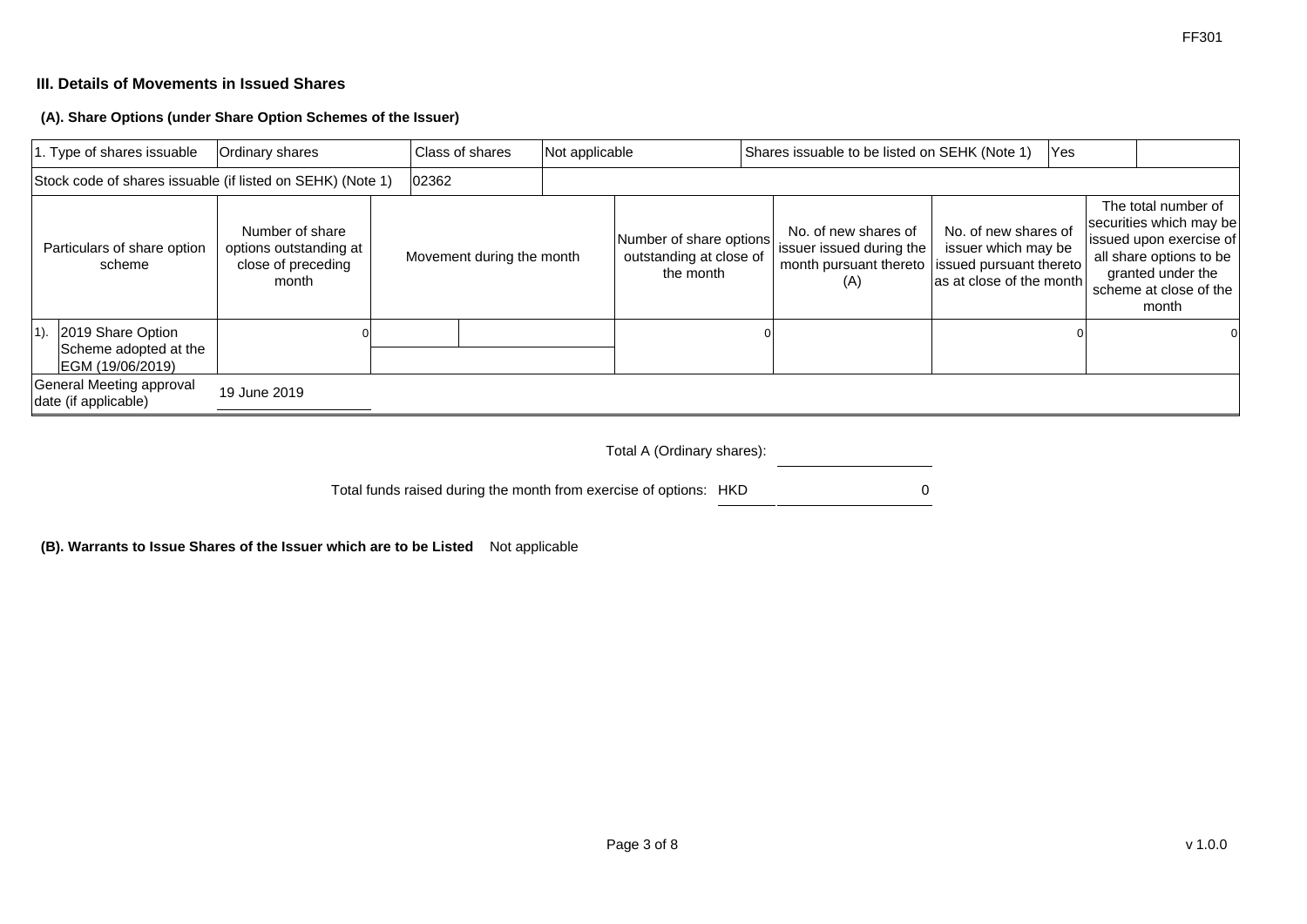#### **(C). Convertibles (i.e. Convertible into Issue Shares of the Issuer which are to be Listed)**

|        | 1. Type of shares issuable                                     | Ordinary shares |                                       | Class of shares | Not applicable                                | Shares issuable to be listed on SEHK (Note 1) |     | <b>Yes</b> |                                                                            |             |                                                                                                                                                                 |  |
|--------|----------------------------------------------------------------|-----------------|---------------------------------------|-----------------|-----------------------------------------------|-----------------------------------------------|-----|------------|----------------------------------------------------------------------------|-------------|-----------------------------------------------------------------------------------------------------------------------------------------------------------------|--|
|        | Stock code of shares issuable (if listed on SEHK) (Note 1)     |                 |                                       | 02362           |                                               |                                               |     |            |                                                                            |             |                                                                                                                                                                 |  |
|        | Description of the Convertibles Currency                       |                 | Amount at close of<br>preceding month |                 | Movement during the month                     | Amount at close of the<br>month               | (C) |            | No. of new shares of<br>issuer issued during the<br>month pursuant thereto |             | No. of new shares of<br>issuer which may be<br>issued pursuant thereto<br>$\mathop{\mathsf{las}}\nolimits$ at close of the month $\mathop{\mathsf{I}}\nolimits$ |  |
| $1$ ). | Perpetual Subordinated<br>Convertible Securities               | lusd.           |                                       | 88,461,539      |                                               | 88,461,539                                    |     |            |                                                                            | 690,000,000 |                                                                                                                                                                 |  |
|        | Type of convertibles                                           |                 | Others (Please specify)               |                 | Perpetual Subordinated Convertible Securities |                                               |     |            |                                                                            |             |                                                                                                                                                                 |  |
|        | Stock code of the Convertibles<br>(if listed on SEHK) (Note 1) |                 |                                       |                 |                                               |                                               |     |            |                                                                            |             |                                                                                                                                                                 |  |
|        | Subscription/Conversion price                                  | <b>HKD</b>      |                                       |                 |                                               |                                               |     |            |                                                                            |             |                                                                                                                                                                 |  |
|        | General Meeting approval date<br>(if applicable)               |                 | 26 September 2013                     |                 |                                               |                                               |     |            |                                                                            |             |                                                                                                                                                                 |  |

Total C (Ordinary shares): 0

#### Remarks:

US\$88,461,539 (equivalent to approximately HK\$690,000,000)

## **(D). Any other Agreements or Arrangements to Issue Shares of the Issuer which are to be listed, including Options (other than Share Options Schemes)**

|         | 1. Type of shares issuable | Ordinary shares                                                                                                                                               | Class of shares | Not applicable                                             | Shares issuable to be listed on SEHK (Note 1)                                                                            | IYes  |   |
|---------|----------------------------|---------------------------------------------------------------------------------------------------------------------------------------------------------------|-----------------|------------------------------------------------------------|--------------------------------------------------------------------------------------------------------------------------|-------|---|
|         |                            | Stock code of shares issuable (if listed on SEHK) (Note 1)                                                                                                    | 02362           |                                                            |                                                                                                                          |       |   |
|         |                            | Description                                                                                                                                                   |                 | <b>General Meeting</b><br>approval date<br>(if applicable) | No. of new shares of issuer issued during   issued pursuant thereto as at close of the<br>the month pursuant thereto (D) | month |   |
| $ 1$ ). | held on 18 June 2021       | Share Incentive Scheme adopted at the annual general meeting of the Company<br>held on 2 June 2015 and refreshed at the annual general meeting of the Company |                 | 02 June 2015                                               |                                                                                                                          |       | 0 |

Total D (Ordinary shares): 0

FF301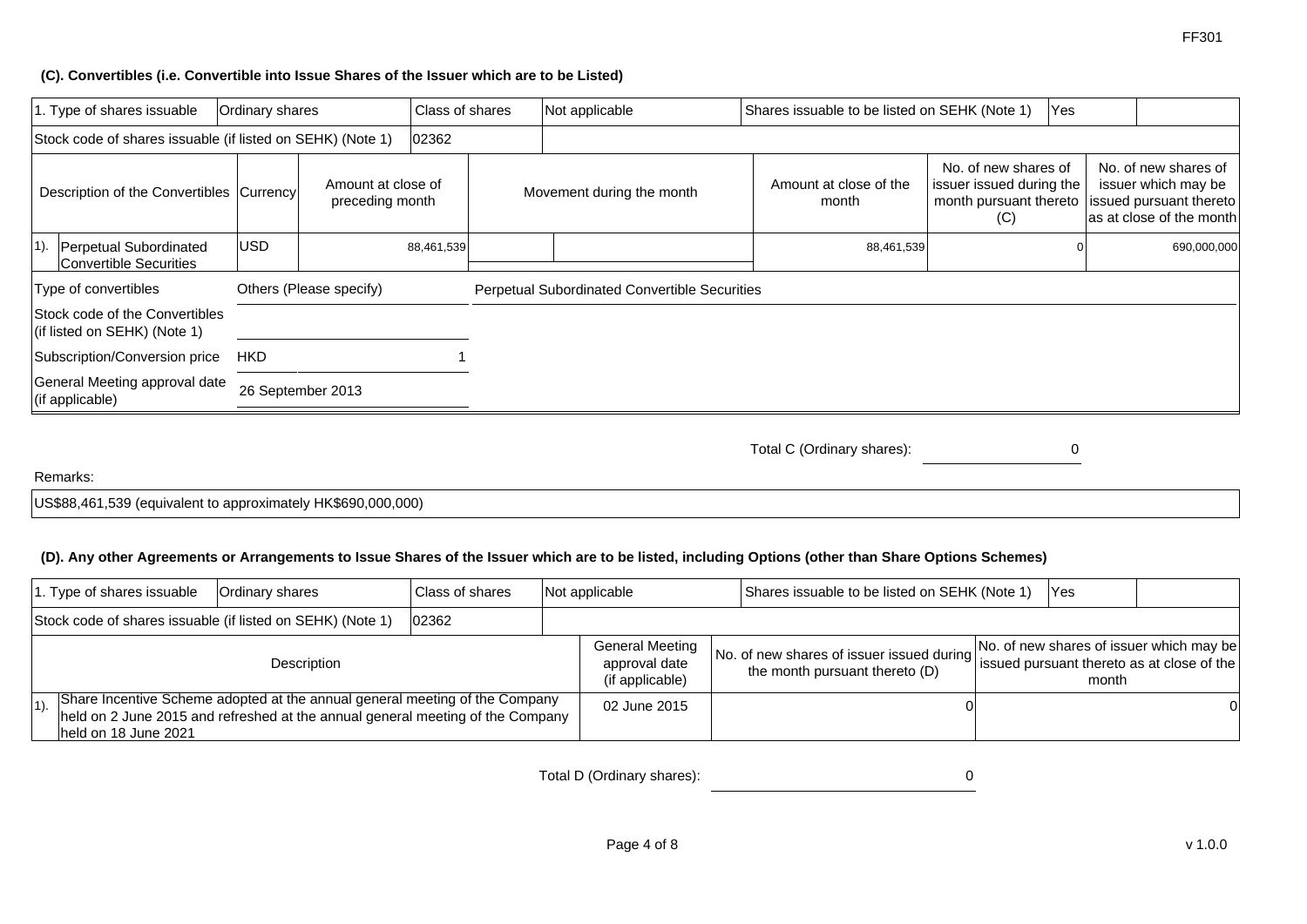| Total increase / decrease (-) in Ordinary shares during the month (i.e. Total of A to E) |  |
|------------------------------------------------------------------------------------------|--|
|------------------------------------------------------------------------------------------|--|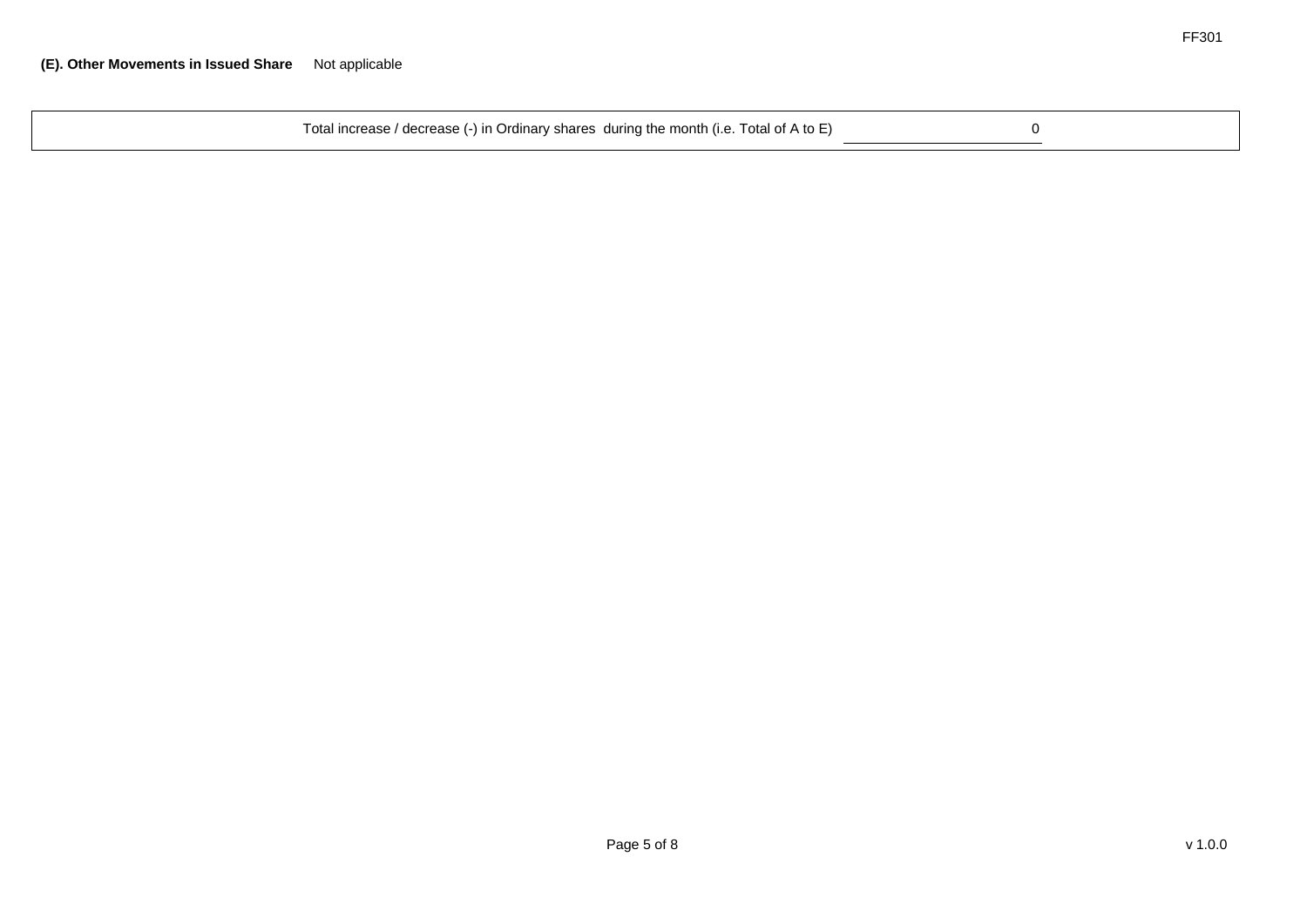**IV. Information about Hong Kong Depositary Receipt (HDR)** Not applicable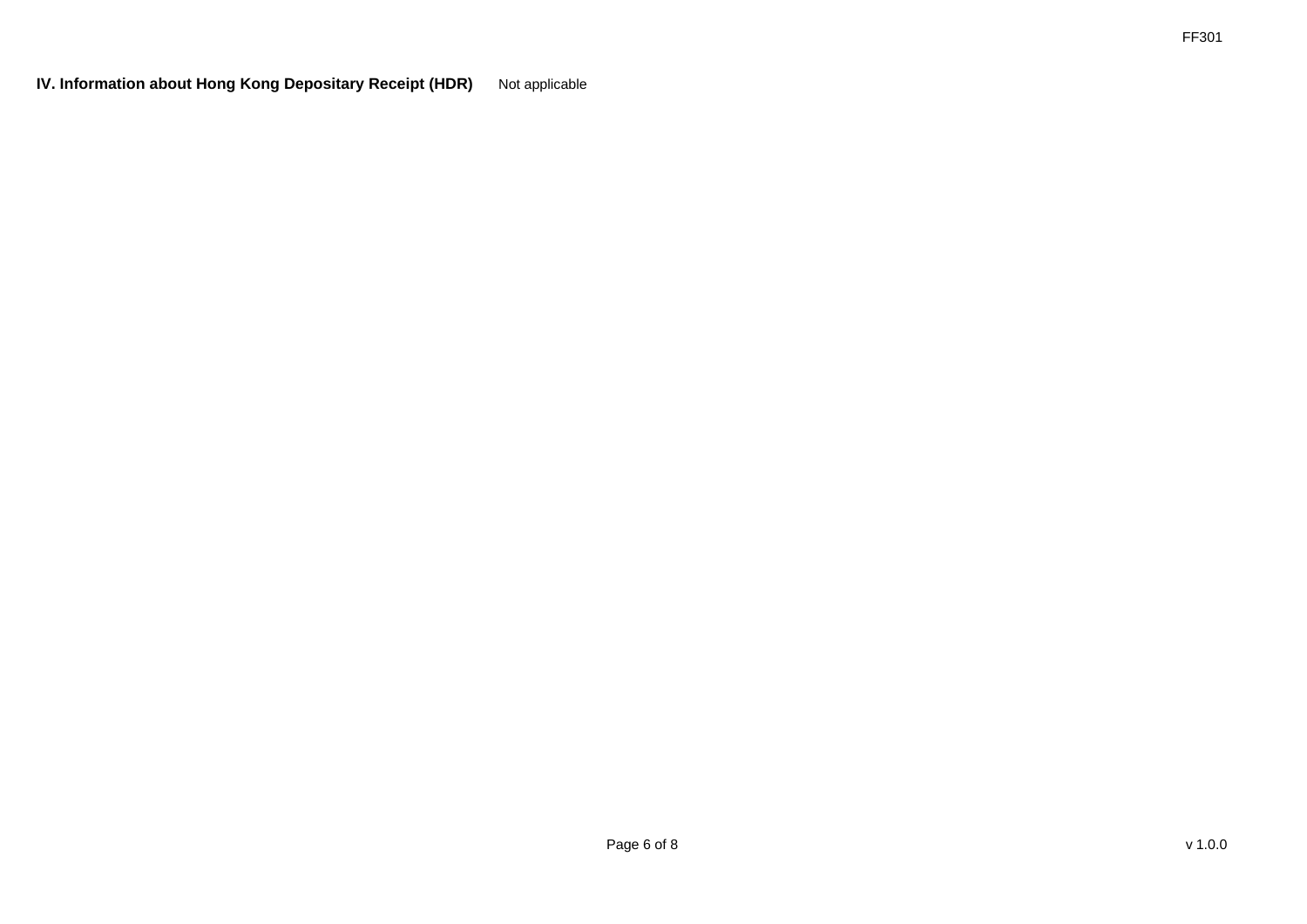# **V. Confirmations**

| We hereby confirm to the best knowledge, information and belief that, in relation to each of the securities issued by the issuer during the month as set out in Part III and IV which has not been<br>previously disclosed in a return published under Main Board Rule 13.25A / GEM Rule 17.27A, it has been duly authorised by the board of directors of the listed issuer and, insofar as applicable: |
|---------------------------------------------------------------------------------------------------------------------------------------------------------------------------------------------------------------------------------------------------------------------------------------------------------------------------------------------------------------------------------------------------------|
| (Note 2)                                                                                                                                                                                                                                                                                                                                                                                                |
| $(i)$ all money due to the listed issuer in respect of the issue of securities has been received by it;                                                                                                                                                                                                                                                                                                 |
| (ii) all pre-conditions for listing imposed by the Rules Governing the Listing of Securities on The Stock Exchange of Hong Kong Limited under "Qualifications of listing" have been fulfilled;                                                                                                                                                                                                          |
| (iii) all (if any) conditions contained in the formal letter granting listing of and permission to deal in the securities have been fulfilled;                                                                                                                                                                                                                                                          |
| $\vert$ (iv) all the securities of each class are in all respects identical (Note 2);                                                                                                                                                                                                                                                                                                                   |
| (v) all documents required by the Companies (Winding Up and Miscellaneous Provisions) Ordinance to be filed with the Registrar of Companies have been duly filed and that compliance has<br>been made with other legal requirements;                                                                                                                                                                    |
| $ v\rangle$ all the definitive documents of title have been delivered/are ready to be delivered/are being prepared and will be delivered in accordance with the terms of issue;                                                                                                                                                                                                                         |
| (vii) completion has taken place of the purchase by the issuer of all property shown in the listing document to have been purchased or agreed to be purchased by it and the purchase<br>consideration for all such property has been duly satisfied; and                                                                                                                                                |
| (viii) the trust deed/deed poll relating to the debenture, loan stock, notes or bonds has been completed and executed, and particulars thereof, if so required by law, have been filed with the<br>Registrar of Companies.                                                                                                                                                                              |
|                                                                                                                                                                                                                                                                                                                                                                                                         |

Submitted by: Wong Hok Bun Mario

Title: Company Secretary

(Director, Secretary or other Duly Authorised Officer)

Notes

1. SEHK refers to Stock Exchange of Hong Kong.

2. Items (i) to (viii) are suggested forms of confirmation which may be amended to meet individual cases. Where the issuer has already made the relevant confirmations in a return published under Main Board Rule 13.25A / GEM Rule 17.27A in relation to the securities issued, no further confirmation is required to be made in this return.